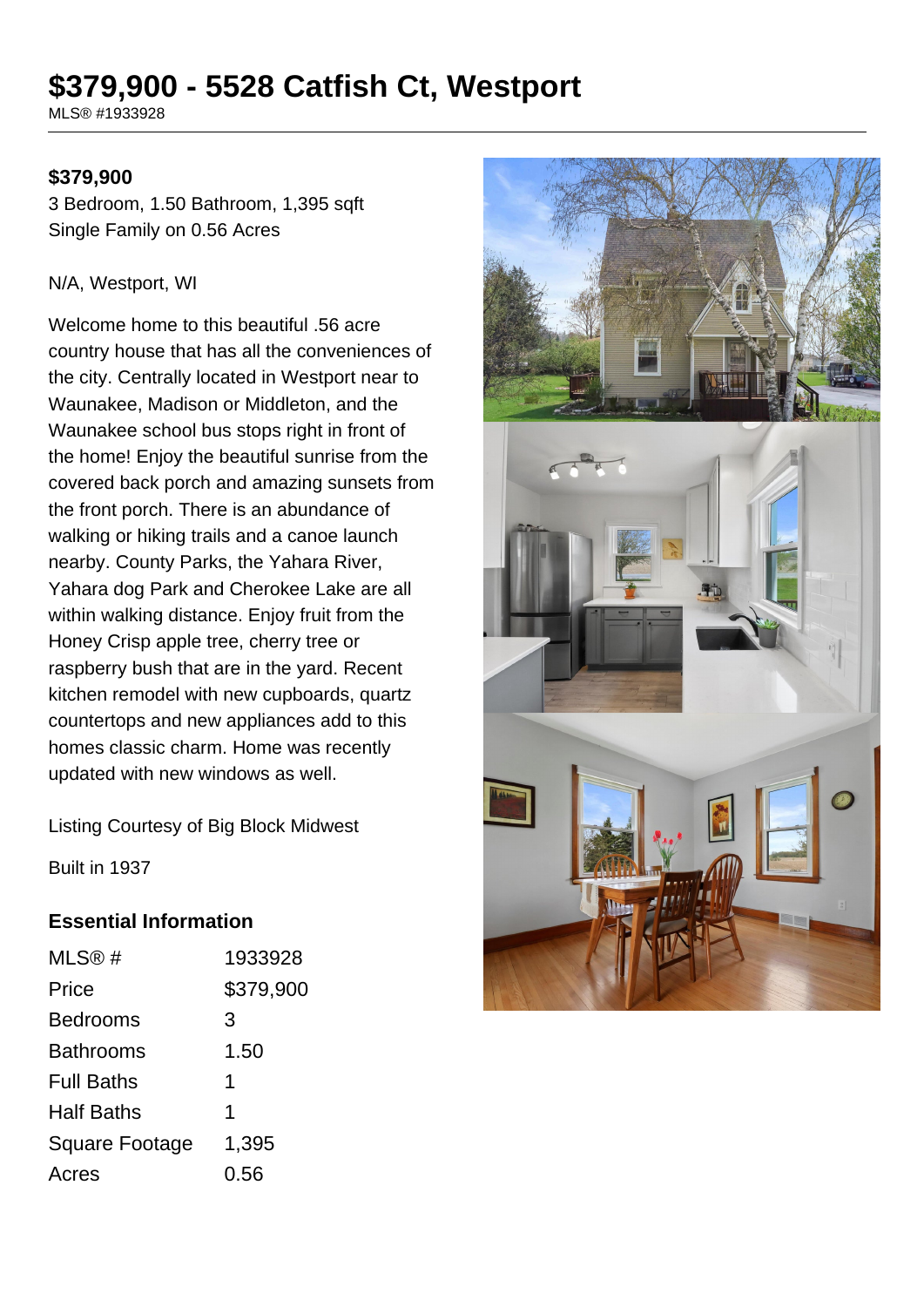| <b>Year Built</b>      | 1937                 |
|------------------------|----------------------|
| <b>Type</b>            | <b>Single Family</b> |
| Sub-Type               | <b>Single Family</b> |
| <b>Style</b>           | Cape Cod             |
| <b>Status</b>          | Offer-Show           |
| <b>Detailed Status</b> | Offer-Show           |
| <b>Net Taxes</b>       | \$3,717              |
| <b>Tax Year</b>        | 2021                 |

# **Community Information**

| Address      | 5528 Catfish Ct     |
|--------------|---------------------|
| Area         | <b>WESTPORT - T</b> |
| Subdivision  | N/A                 |
| City         | Westport            |
| County       | Dane                |
| <b>State</b> | WI                  |
| Zip Code     | 53597               |

## **Amenities**

| # of Garages | 2               |
|--------------|-----------------|
| Garages      | 2 car, Detached |

### **Interior**

| Interior Features | Wood or sim. wood floor, Walk-in closet(s), Water softener inc, At Least<br>1 tub |
|-------------------|-----------------------------------------------------------------------------------|
| Cooling           | Forced air, Central air                                                           |
| # of Stories      |                                                                                   |

#### **Exterior**

| <b>Exterior</b> | Vinyl                                     |
|-----------------|-------------------------------------------|
|                 | Exterior Features Patio, Storage building |
| Lot Description | Rural-not in subdivision, Wooded          |

# **School Information**

| <b>District</b> | Waunakee                    |
|-----------------|-----------------------------|
| Elementary      | <b>Call School District</b> |
| Middle          | Waunakee                    |
| High            | Waunakee                    |

# **Additional Information**